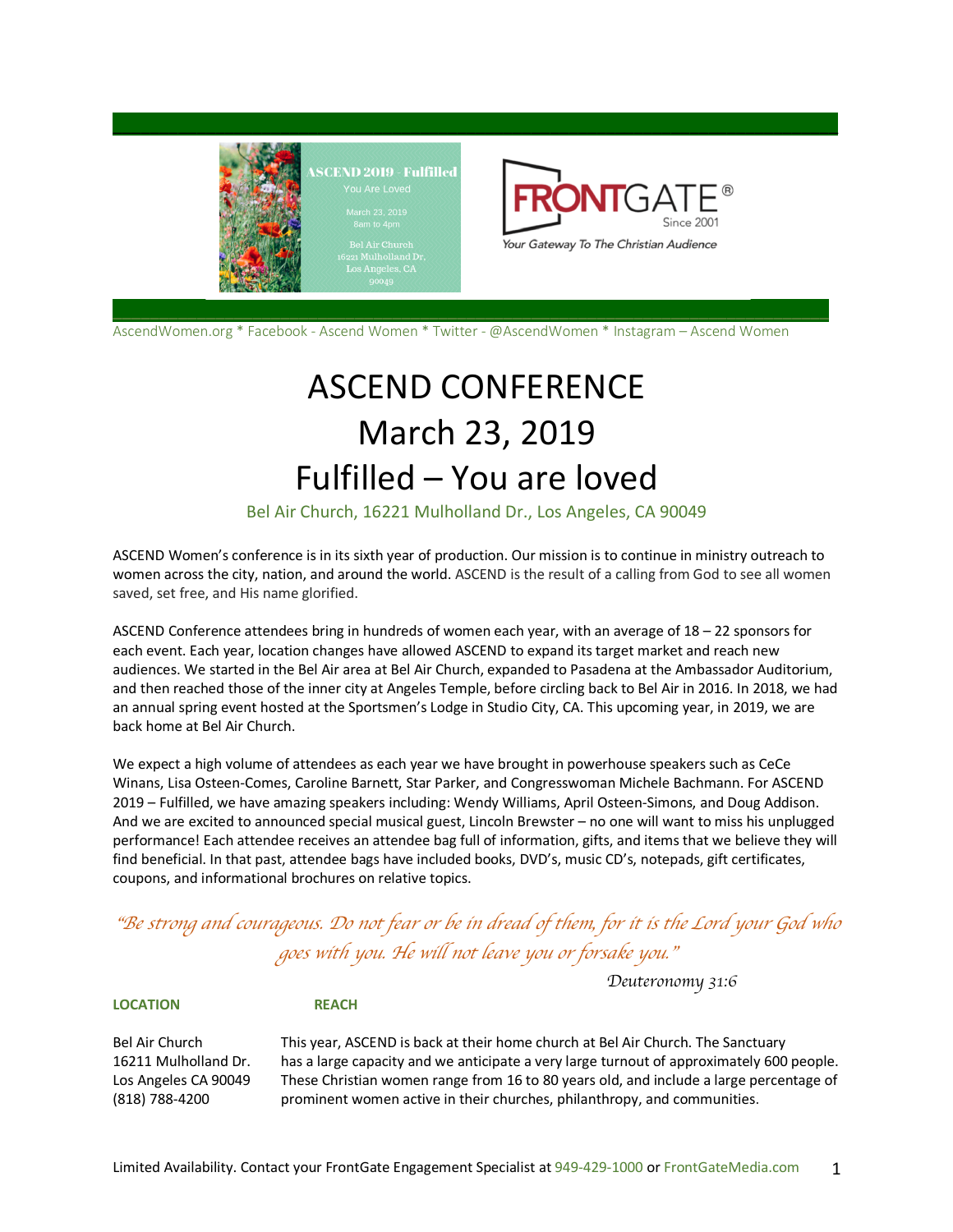

el Air Church<br>Mulholland D



### **SPONSORSHIP MENU**

Premier and Collaboration Packages receive the highest degree of visibility and appreciation for their commitment. Scroll down for complete package details. Customized packages are also available to fit *your* needs!

| <b>Premier Collaboration Package</b>                                   | \$3500       |
|------------------------------------------------------------------------|--------------|
| Lunch Sponsor Package                                                  | \$2500       |
| <b>Collaboration Package</b>                                           | \$1500       |
| Commercial 60 second spot                                              | \$350        |
| Book Trailer 60 second spot                                            | \$350        |
| Film Trailer                                                           | \$350        |
| Billboard Ad or Logo on Main Stage screen                              | \$350        |
| Attendee Bag Stuffer                                                   | \$300        |
| Attendee Conference bags (with your logo)                              | \$750        |
| Program Guide Ad - 2 sizes, Full or Half                               | \$400, \$300 |
| Vendor Exhibit Booth<br>(includes 2 registration admissions and Lunch) | \$375        |

### **Film, Book, or Commercial Trailer Sponsor Includes:**

Up to 60 second trailer or video clip delivered to us in digital format with DVD beak up copy by February 23, 2018. Film trailers are standard length. Commercials and Trailers will be shown in the order chosen by Conference Executives. See Deadlines & Deliverables document for full details.

"*Be strong and courageous, for you will lead my people to possess all the land I swore to give their ancestors. Be strong and very courageous. Obey all the laws Moses gave you. Do not turn away from them, and you will be successful in everything you do. Study this Book of the Law continually. Meditate on it day and night so you may be sure to obey all that is written in it. Only then will you succeed. I command you, be strong and courageous! Do not be afraid or discouraged. For the Lord your God is with you wherever you go.*"

*Joshua 1:6-9*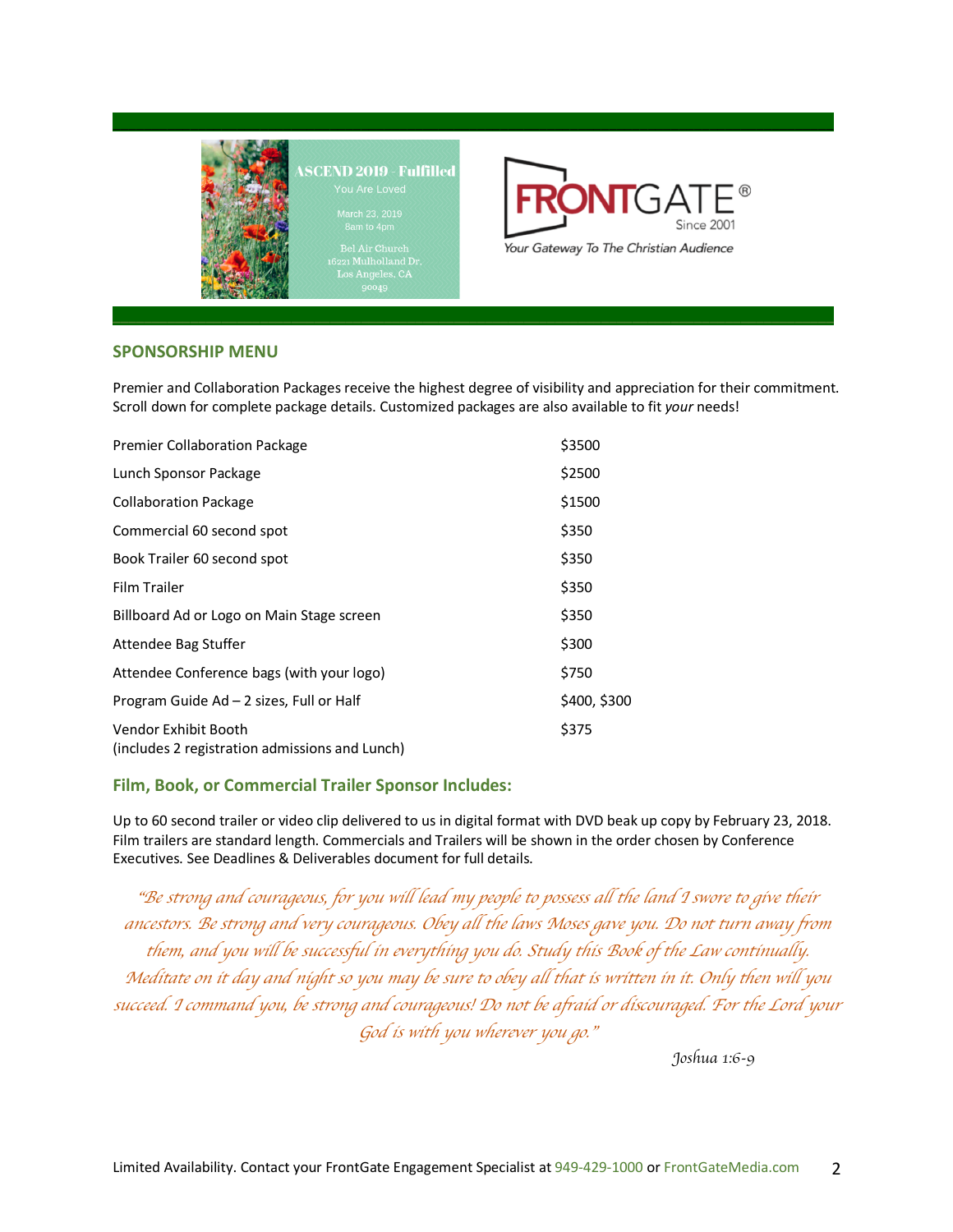

el Air Church<br>1 Mulholland Dı



### **Premier Collaboration Package includes: \$3,500**

- Public Recognition W/ 3 Min. interview from main stage of your sponsorship
- 60 Second Commercial Spot
- Supply your own item for inclusion in attendee bag
- 2 ASCEND registrations
- Full-page ad in official ASCEND program
- Vendor Booth
- Logo on website
- Logo on big screen at ASCEND Conference
- Logo on e-blasts

#### **Lunch Sponsor includes: \$2,500**

- Public Recognition from main stage
- "Thank you" signage at lunch tables as sponsor
- 60 second spot
- Supply your own item for inclusion in attendee bag
- 2 ASCEND registrations
- Full-page ad in official luncheon program
- Vendor Booth
- Logo on website
- Logo on big screen at ASCEND
- Logo on e-blasts

#### **Collaboration Package includes: \$1,500**

- Public "Thank you" recognition of sponsorship
- Supply your own item for inclusion in attendee bag
- Half-page ad in official ASCEND luncheon program
- 2 ASCEND registrations
- Vendor Booth
- Logo on big screen at ASCEND
- Logo on website
- Logo on e-blasts

### "*For the Spirit God gave us does not make us timid, but gives us power, love, and discipline.*"

*1 Timothy 1:7*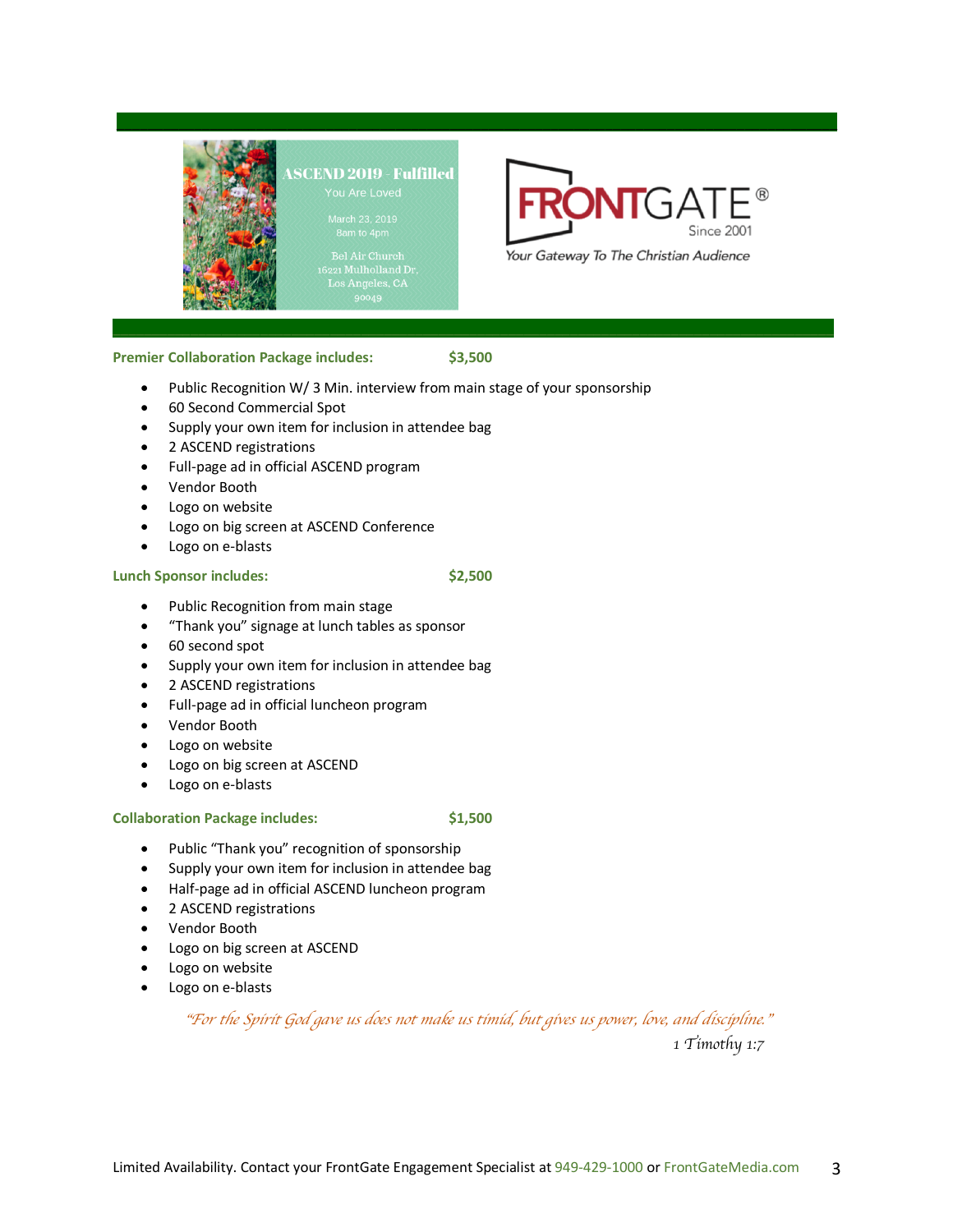



#### **ASCEND Women's Luncheon 2019 Sponsorship Deadlines & Deliverables**

#### **PRODUCTION SCHEDULE** DUE DATES

Program Content February 25, 2019 Commercial Film Spots February 27, 2019 Bag Stuffer March 15, 2019

**DELIVERY INSTRUCTIONS** *Proof of delivery is suggested*

#### **Physical Materials Digital Files**

**16221 Mulholland Dr. Los Angeles CA 90049 ASCEND Women**

Logo Upon booking to use for promotional collateral

Please deliver all materials to: Please contact **DeAnna Kane** at: deanna@deannakane.com for instructions on how to **Bel Air Church** upload your 60 second film trailer digital files on line. You **Attention: ASCEND Women** can also send a back-up DVD copy to:

**(818) 788-4200 16161 Ventura Blvd #C839 Encino, CA 91403 (323) 314-1559**

Contact **DeAnna Kane** for questions on delivery issues at:

deanna@deannakane.com (323) 314-1559

*Proof of delivery is suggested*

*Be on your guard; stand firm in your faith; be courageous; be strong.*

*1 Corinthians 16:13*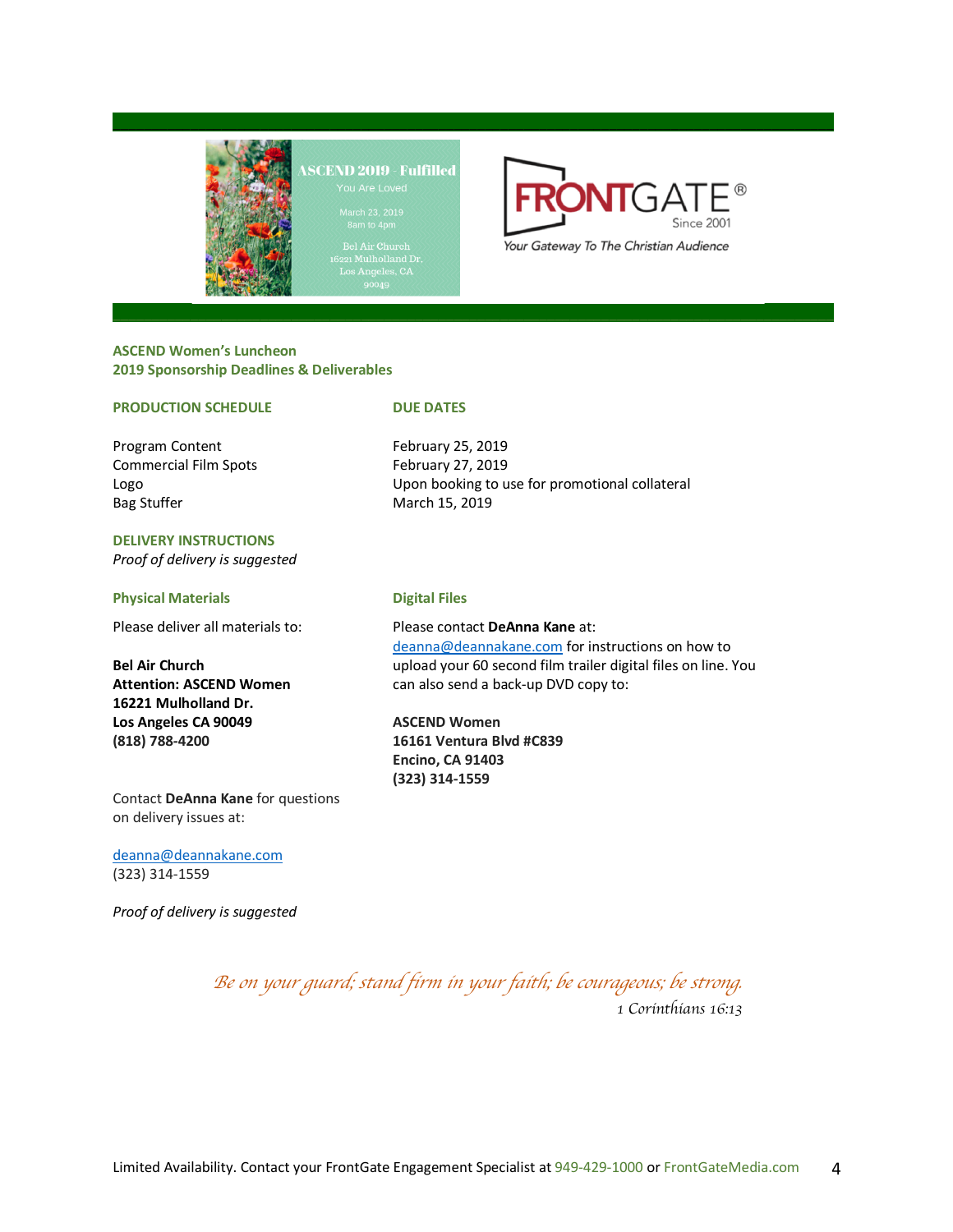



#### **REGISTRATION BAG STUFFERS**

Please provide 600 to be included in the registration bags.

Bag stuffers may include brochures, fliers, DVD's, CD's, books, or small promotional gift. Past participants promotional gifts have also included key chains, candy, mouse pads, premiere tickets, pens, etc. Stuffer must be approved by ASCEND Executives.

Please see address above for delivery.

#### **EXHIBIT BOOTH**

The exhibit area is located inside the venue in an adjoining room. The wall partition will be partially removed to give attendees access to the vendor tables during the programming, as well as giving vendors access to view programming without leaving their table unattended. A 6-foot table, tablecloth, and two chairs will be provided to you. There is limited power, and you should have a back-up internet hot-spot in case of internet failure. You may begin setting up as early as 7:30 am on Saturday morning. Your booth should be completed by 9:00 am in anticipation of early arrivals. Please have your booth torn down by 3:00 pm. Please dispose of all your trash and media materials, leaving your booth area clean and as you found it.

#### **PROGRAM**

Please deliver the file format jpeg, or pdf by email, dropbox, or mail CD to:

| ASCEND Women          | DeAnna Kane              |
|-----------------------|--------------------------|
| DeAnna Kane<br>or     | 16161 Ventura Blvd #C839 |
| deanna@deannakane.com | <b>Encino, CA 91436</b>  |
| $(323)$ 314-1559      | (323) 314-1559           |
|                       |                          |

*Please contact DeAnna Kane for all questions*

| <b>FULL PAGE</b> | $8''H \times 5''W$ | no bleed |
|------------------|--------------------|----------|
| <b>HALF PAGE</b> | $4''H \times 5''W$ | no bleed |

"*Trust in the lord with all your heart; do not depend on your own understanding. Seek his will in all you do, and he will direct your paths.*"

*Proverbs 3: 5-6*